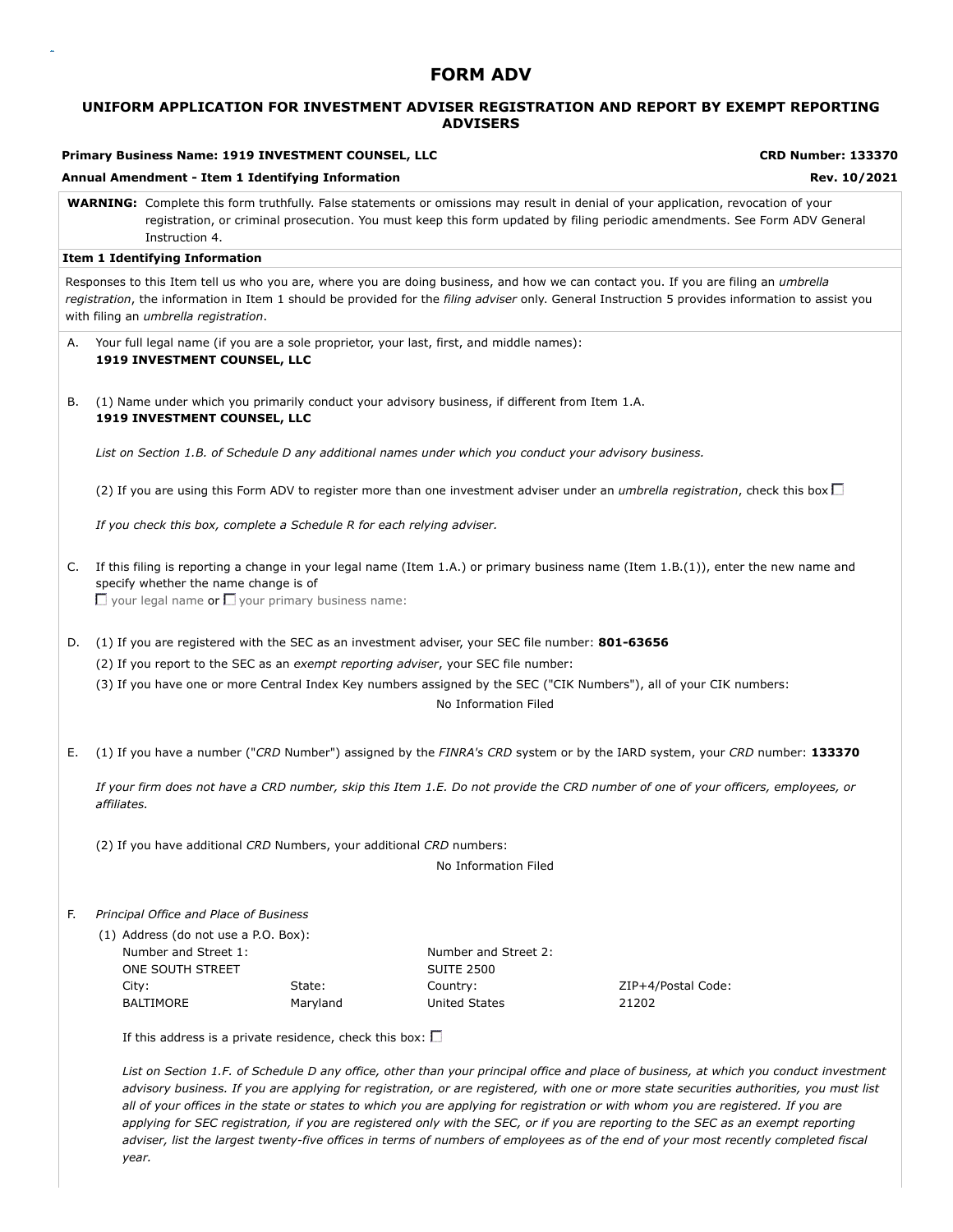|    | (2) Days of week that you normally conduct business at your principal office and place of business: |                                                                                                                        |                                                                                         |                                                                                                                                                                                                                                                                                                                                                                                                                                                                                                                                                                                                                                                                                                                             |  |  |  |  |
|----|-----------------------------------------------------------------------------------------------------|------------------------------------------------------------------------------------------------------------------------|-----------------------------------------------------------------------------------------|-----------------------------------------------------------------------------------------------------------------------------------------------------------------------------------------------------------------------------------------------------------------------------------------------------------------------------------------------------------------------------------------------------------------------------------------------------------------------------------------------------------------------------------------------------------------------------------------------------------------------------------------------------------------------------------------------------------------------------|--|--|--|--|
|    |                                                                                                     | C Monday - Friday C Other:                                                                                             |                                                                                         |                                                                                                                                                                                                                                                                                                                                                                                                                                                                                                                                                                                                                                                                                                                             |  |  |  |  |
|    |                                                                                                     | Normal business hours at this location:                                                                                |                                                                                         |                                                                                                                                                                                                                                                                                                                                                                                                                                                                                                                                                                                                                                                                                                                             |  |  |  |  |
|    | 8:30 A.M. - 5:00 P.M.                                                                               |                                                                                                                        |                                                                                         |                                                                                                                                                                                                                                                                                                                                                                                                                                                                                                                                                                                                                                                                                                                             |  |  |  |  |
|    | (3) Telephone number at this location:<br>410-454-2171                                              |                                                                                                                        |                                                                                         |                                                                                                                                                                                                                                                                                                                                                                                                                                                                                                                                                                                                                                                                                                                             |  |  |  |  |
|    | (4) Facsimile number at this location, if any:                                                      |                                                                                                                        |                                                                                         |                                                                                                                                                                                                                                                                                                                                                                                                                                                                                                                                                                                                                                                                                                                             |  |  |  |  |
|    | 410-454-3154                                                                                        |                                                                                                                        |                                                                                         |                                                                                                                                                                                                                                                                                                                                                                                                                                                                                                                                                                                                                                                                                                                             |  |  |  |  |
|    | 8                                                                                                   | business as of the end of your most recently completed fiscal year?                                                    |                                                                                         | (5) What is the total number of offices, other than your principal office and place of business, at which you conduct investment advisory                                                                                                                                                                                                                                                                                                                                                                                                                                                                                                                                                                                   |  |  |  |  |
| G. |                                                                                                     |                                                                                                                        | Mailing address, if different from your principal office and place of business address: |                                                                                                                                                                                                                                                                                                                                                                                                                                                                                                                                                                                                                                                                                                                             |  |  |  |  |
|    | Number and Street 1:                                                                                |                                                                                                                        | Number and Street 2:                                                                    |                                                                                                                                                                                                                                                                                                                                                                                                                                                                                                                                                                                                                                                                                                                             |  |  |  |  |
|    | City:                                                                                               | State:                                                                                                                 | Country:                                                                                | ZIP+4/Postal Code:                                                                                                                                                                                                                                                                                                                                                                                                                                                                                                                                                                                                                                                                                                          |  |  |  |  |
|    |                                                                                                     | If this address is a private residence, check this box: $\square$                                                      |                                                                                         |                                                                                                                                                                                                                                                                                                                                                                                                                                                                                                                                                                                                                                                                                                                             |  |  |  |  |
| н. |                                                                                                     |                                                                                                                        |                                                                                         | If you are a sole proprietor, state your full residence address, if different from your principal office and place of business address in Item                                                                                                                                                                                                                                                                                                                                                                                                                                                                                                                                                                              |  |  |  |  |
|    | 1.F.:                                                                                               |                                                                                                                        |                                                                                         |                                                                                                                                                                                                                                                                                                                                                                                                                                                                                                                                                                                                                                                                                                                             |  |  |  |  |
|    | Number and Street 1:                                                                                |                                                                                                                        | Number and Street 2:                                                                    |                                                                                                                                                                                                                                                                                                                                                                                                                                                                                                                                                                                                                                                                                                                             |  |  |  |  |
|    | City:                                                                                               | State:                                                                                                                 | Country:                                                                                | ZIP+4/Postal Code:                                                                                                                                                                                                                                                                                                                                                                                                                                                                                                                                                                                                                                                                                                          |  |  |  |  |
|    |                                                                                                     |                                                                                                                        |                                                                                         | <b>Yes No</b>                                                                                                                                                                                                                                                                                                                                                                                                                                                                                                                                                                                                                                                                                                               |  |  |  |  |
| Ι. | Facebook and LinkedIn)?                                                                             |                                                                                                                        |                                                                                         | Do you have one or more websites or accounts on publicly available social media platforms (including, but not limited to, Twitter,<br>$\odot$<br>O                                                                                                                                                                                                                                                                                                                                                                                                                                                                                                                                                                          |  |  |  |  |
|    | social media platforms.                                                                             |                                                                                                                        |                                                                                         | If "yes," list all firm website addresses and the address for each of the firm's accounts on publicly available social media platforms on<br>Section 1.1. of Schedule D. If a website address serves as a portal through which to access other information you have published on the<br>web, you may list the portal without listing addresses for all of the other information. You may need to list more than one portal address.<br>Do not provide the addresses of websites or accounts on publicly available social media platforms where you do not control the content.<br>Do not provide the individual electronic mail (e-mail) addresses of employees or the addresses of employee accounts on publicly available |  |  |  |  |
| J. | Chief Compliance Officer                                                                            |                                                                                                                        |                                                                                         |                                                                                                                                                                                                                                                                                                                                                                                                                                                                                                                                                                                                                                                                                                                             |  |  |  |  |
|    |                                                                                                     |                                                                                                                        |                                                                                         | (1) Provide the name and contact information of your Chief Compliance Officer. If you are an exempt reporting adviser, you must provide                                                                                                                                                                                                                                                                                                                                                                                                                                                                                                                                                                                     |  |  |  |  |
|    |                                                                                                     | the contact information for your Chief Compliance Officer, if you have one. If not, you must complete Item 1.K. below. |                                                                                         |                                                                                                                                                                                                                                                                                                                                                                                                                                                                                                                                                                                                                                                                                                                             |  |  |  |  |
|    | Name:<br>RESHMA BALLIE MCGOWAN                                                                      |                                                                                                                        | Other titles, if any:<br><b>MANAGING DIRECTOR</b>                                       |                                                                                                                                                                                                                                                                                                                                                                                                                                                                                                                                                                                                                                                                                                                             |  |  |  |  |
|    | Telephone number:<br>(212) 554-7129                                                                 |                                                                                                                        | Facsimile number, if any:<br>(212) 554-7135                                             |                                                                                                                                                                                                                                                                                                                                                                                                                                                                                                                                                                                                                                                                                                                             |  |  |  |  |
|    | Number and Street 1:<br><b>787 SEVENTH AVENUE</b>                                                   |                                                                                                                        | Number and Street 2:<br>12TH FLOOR                                                      |                                                                                                                                                                                                                                                                                                                                                                                                                                                                                                                                                                                                                                                                                                                             |  |  |  |  |
|    | City:<br><b>NEW YORK</b>                                                                            | State:<br>New York                                                                                                     | Country:<br><b>United States</b>                                                        | ZIP+4/Postal Code:<br>10019                                                                                                                                                                                                                                                                                                                                                                                                                                                                                                                                                                                                                                                                                                 |  |  |  |  |
|    | RBM@1919IC.COM                                                                                      | Electronic mail (e-mail) address, if Chief Compliance Officer has one:                                                 |                                                                                         |                                                                                                                                                                                                                                                                                                                                                                                                                                                                                                                                                                                                                                                                                                                             |  |  |  |  |
|    |                                                                                                     | provide the person's name and IRS Employer Identification Number (if any):                                             |                                                                                         | (2) If your Chief Compliance Officer is compensated or employed by any person other than you, a related person or an investment<br>company registered under the Investment Company Act of 1940 that you advise for providing chief compliance officer services to you,                                                                                                                                                                                                                                                                                                                                                                                                                                                      |  |  |  |  |
|    | Name:                                                                                               |                                                                                                                        |                                                                                         |                                                                                                                                                                                                                                                                                                                                                                                                                                                                                                                                                                                                                                                                                                                             |  |  |  |  |
|    | IRS Employer Identification Number:                                                                 |                                                                                                                        |                                                                                         |                                                                                                                                                                                                                                                                                                                                                                                                                                                                                                                                                                                                                                                                                                                             |  |  |  |  |

K. Additional Regulatory Contact Person: If a person other than the Chief Compliance Officer is authorized to receive information and respond to questions about this Form ADV, you may provide that information here.

| Name:                    |
|--------------------------|
| <b>GREGORY J. KEIFER</b> |
| Telephone number:        |

Titles: VICE PRESIDENT Facsimile number, if any: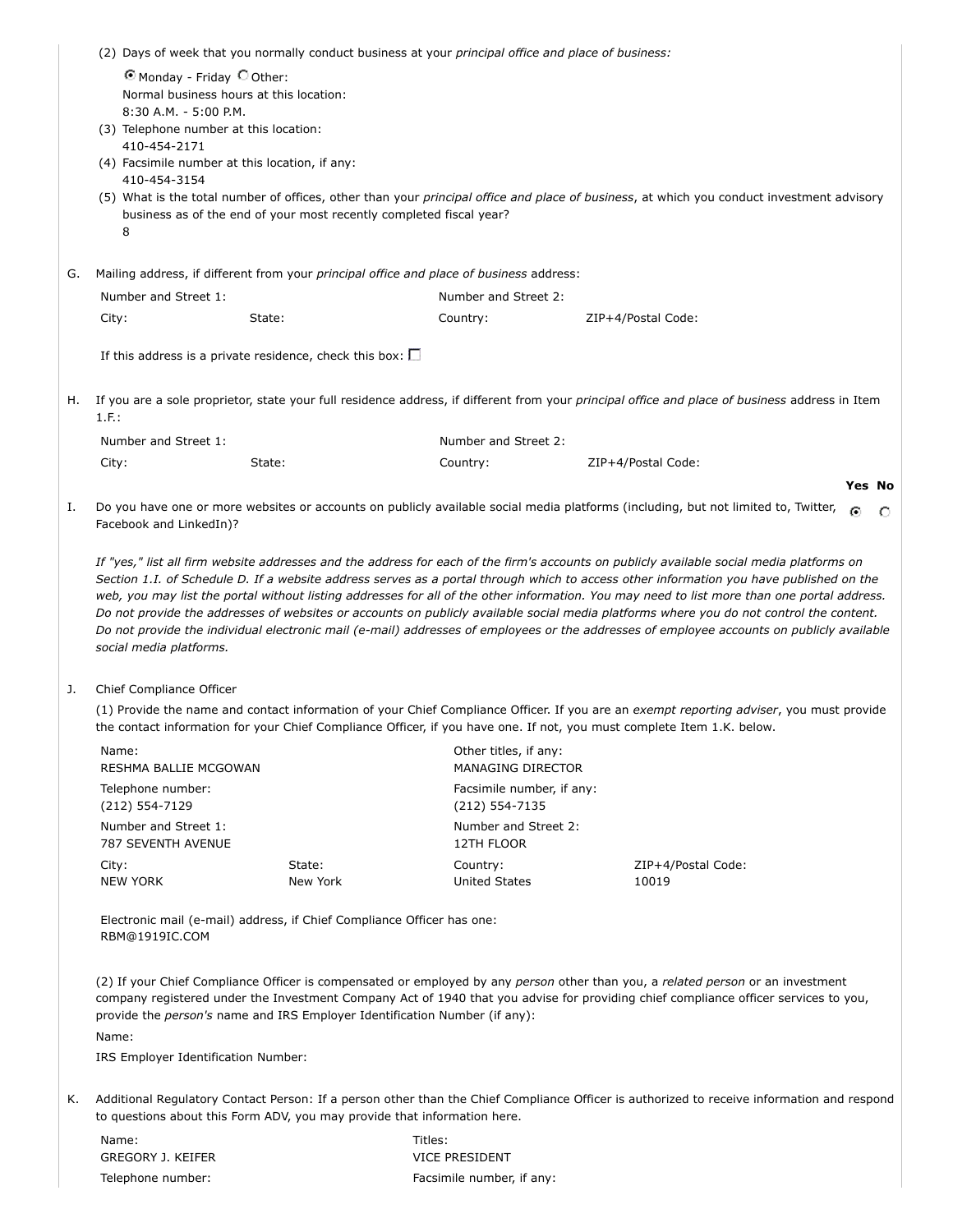| (410) 454-3109                           |                    | (410) 454-3154                     |                             |  |
|------------------------------------------|--------------------|------------------------------------|-----------------------------|--|
| Number and Street 1:<br>ONE SOUTH STREET |                    | Number and Street 2:<br>SUITE 2500 |                             |  |
| City:<br>BALTIMORE                       | State:<br>Maryland | Country:<br>United States          | ZIP+4/Postal Code:<br>21202 |  |

Electronic mail (e-mail) address, if contact person has one: GJKEIFER@1919IC.COM

| L. Do you maintain some or all of the books and records you are required to keep under Section 204 of the Advisers Act, or similar $\sigma$<br>state law, somewhere other than your <i>principal office and place of business</i> ? |  |  |
|-------------------------------------------------------------------------------------------------------------------------------------------------------------------------------------------------------------------------------------|--|--|
|                                                                                                                                                                                                                                     |  |  |

**Yes No**

**Yes No**

 $\Omega$ ◠

**Yes No**

*If "yes," complete Section 1.L. of Schedule D.*

M. Are you registered with a *foreign financial regulatory authority*?

*Answer "no" if you are not registered with a foreign financial regulatory authority, even if you have an affiliate that is registered with a foreign financial regulatory authority. If "yes," complete Section 1.M. of Schedule D.*

|    | N. Are you a public reporting company under Sections 12 or $15(d)$ of the Securities Exchange Act of 1934? | റ ര           |  |
|----|------------------------------------------------------------------------------------------------------------|---------------|--|
|    |                                                                                                            | <b>Yes No</b> |  |
| O. | Did you have \$1 billion or more in assets on the last day of your most recent fiscal year?                | റ ര           |  |

If yes, what is the approximate amount of your assets:

- $\bigcirc$  \$1 billion to less than \$10 billion
- $\bigcirc$  \$10 billion to less than \$50 billion
- $\bigcirc$  \$50 billion or more

*For purposes of Item 1.O. only, "assets" refers to your total assets, rather than the assets you manage on behalf of clients. Determine your total assets using the total assets shown on the balance sheet for your most recent fiscal year end.*

P. Provide your *Legal Entity Identifier* if you have one: 25490074P0AZ35Z01A02

A *legal entity identifier* is a unique number that companies use to identify each other in the financial marketplace. You may not have a *legal entity identifier*.

### **SECTION 1.B. Other Business Names**

List your other business names and the jurisdictions in which you use them. You must complete a separate Schedule D Section 1.B. for each business name.

Name: ARTHUR KARAFIN INVESTMENT ADVISORS DEPARTMENT OF 1919 INVESTMENT COUNSEL, LLC

Jurisdictions

| <b>⊽</b> AL       | l I                           | $\square$ NE                  | $\square$ sc |
|-------------------|-------------------------------|-------------------------------|--------------|
| $\Box$ AK         | ⊽ IN                          | $\Box$ NV                     | $\square$ SD |
| $\Box$ AZ         | $\Box$ IA                     | $\overline{\triangledown}$ NH | $\nabla$ TN  |
| $\Box$ AR         | $\Box$ KS                     | ৰ µ                           | $\Box$ TX    |
| $\nabla$ CA       | $\Box$ KY                     | $\square$ NM                  | $\Box$ UT    |
| $\overline{M}$ CO | <b>⊽</b> LA                   | $\overline{\triangledown}$ NY | $\Box$ VT    |
| ⊽ст               | $\Box$ ME                     | $\nabla$ NC                   | $\Box$ VI    |
| $\nabla$ DE       | $\overline{\triangledown}$ MD | $\square$ ND                  | $\Box$ VA    |
| $\overline{M}$ DC | <b>V</b> MA                   | ⊽он                           | $\Box$ WA    |
| V FL              | ⊽ শা                          | $\Box$ OK                     | $\Box$ WV    |
|                   |                               |                               |              |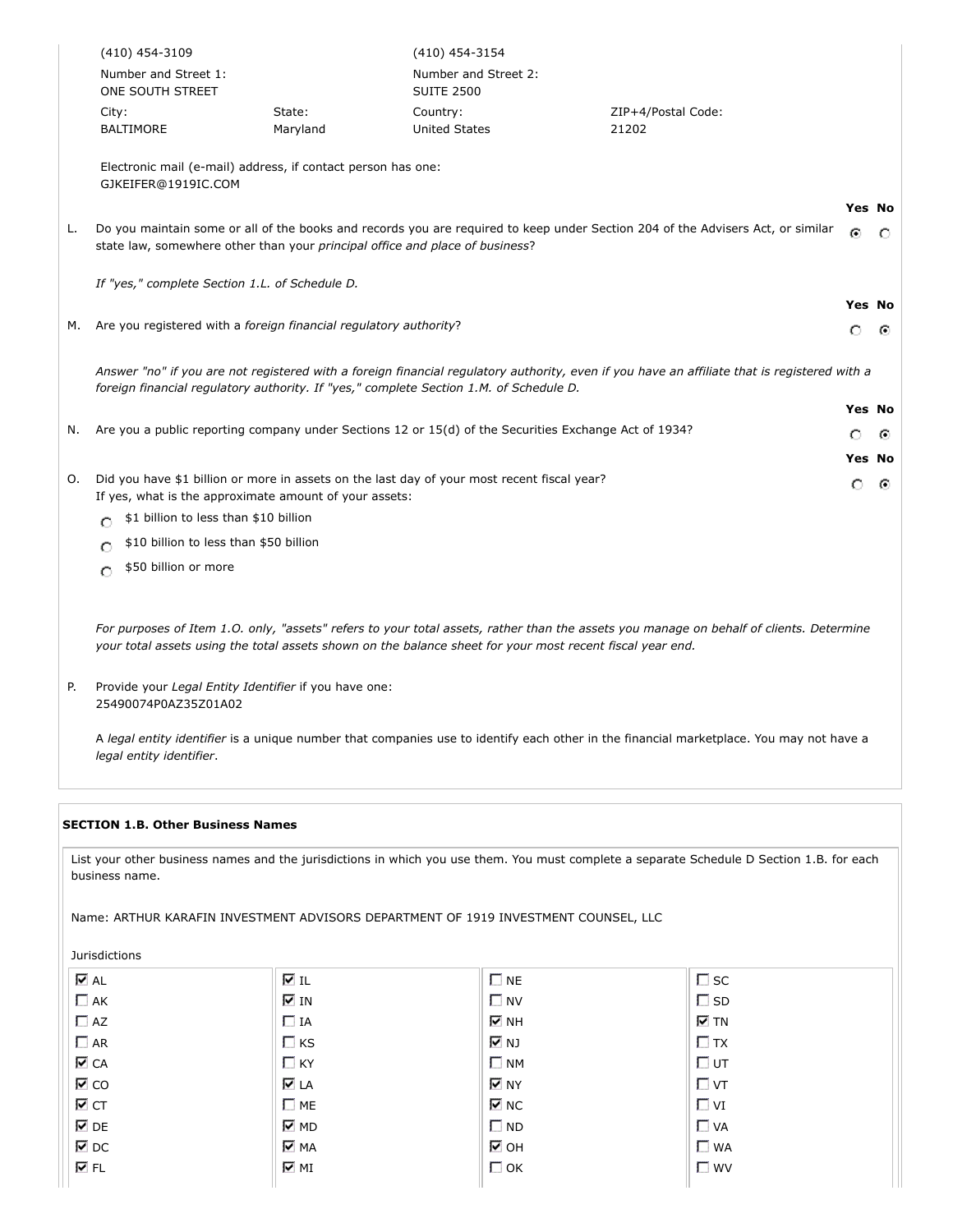| $\overline{M}$ GA | $\Box$ MN    | $\nabla$ OR     | $\square$ wi  |
|-------------------|--------------|-----------------|---------------|
| $\Box$ GU         | $\square$ MS | $\nabla$ PA     | $\Box$ WY     |
| $\Box$ HI         | $\Box$ MO    | <sup>1</sup> PR | $\Box$ Other: |
| $\Box$ ID         | $\Box$ MT    | ] RI            |               |

#### **SECTION 1.F. Other Offices**

Complete the following information for each office, other than your *principal office and place of business*, at which you conduct investment advisory business. You must complete a separate Schedule D Section 1.F. for each location. If you are applying for SEC registration, if you are registered only with the SEC, or if you are an *exempt reporting adviser*, list only the largest twenty-five offices (in terms of numbers of *employees*). Number and Street 1: 2311 HIGHLAND AVENUE SOUTH Number and Street 2: SUITE 190 City: BIRMINGHAM State: Alabama Country: United States ZIP+4/Postal Code: 35205 If this address is a private residence, check this box:  $\square$ Telephone Number: 205-414-3350 Facsimile Number, if any: 205-949-3503 If this office location is also required to be registered with FINRA or a *state securities authority* as a branch office location for a broker-dealer or investment adviser on the Uniform Branch Office Registration Form (Form BR), please provide the *CRD* Branch Number here: How many *employees* perform investment advisory functions from this office location? 9 Are other business activities conducted at this office location? (check all that apply)  $\Box$  (1) Broker-dealer (registered or unregistered)  $\square$  (2) Bank (including a separately identifiable department or division of a bank)  $\Box$  (3) Insurance broker or agent  $\Box$  (4) Commodity pool operator or commodity trading advisor (whether registered or exempt from registration)  $\square$  (5) Registered municipal advisor  $\Box$  (6) Accountant or accounting firm  $\Box$  (7) Lawyer or law firm Describe any other *investment-related* business activities conducted from this office location: Complete the following information for each office, other than your *principal office and place of business*, at which you conduct investment advisory business. You must complete a separate Schedule D Section 1.F. for each location. If you are applying for SEC registration, if you are registered only with the SEC, or if you are an *exempt reporting adviser*, list only the largest twenty-five offices (in terms of numbers of *employees*). Number and Street 1: 49 STEVENSON STREET Number and Street 2: SUITE 1075 City: SAN FRANCISCO State: California Country: United States ZIP+4/Postal Code: 94105 If this address is a private residence, check this box:  $\Box$ 

Telephone Number: 415-500-6700

Facsimile Number, if any: 415-500-6701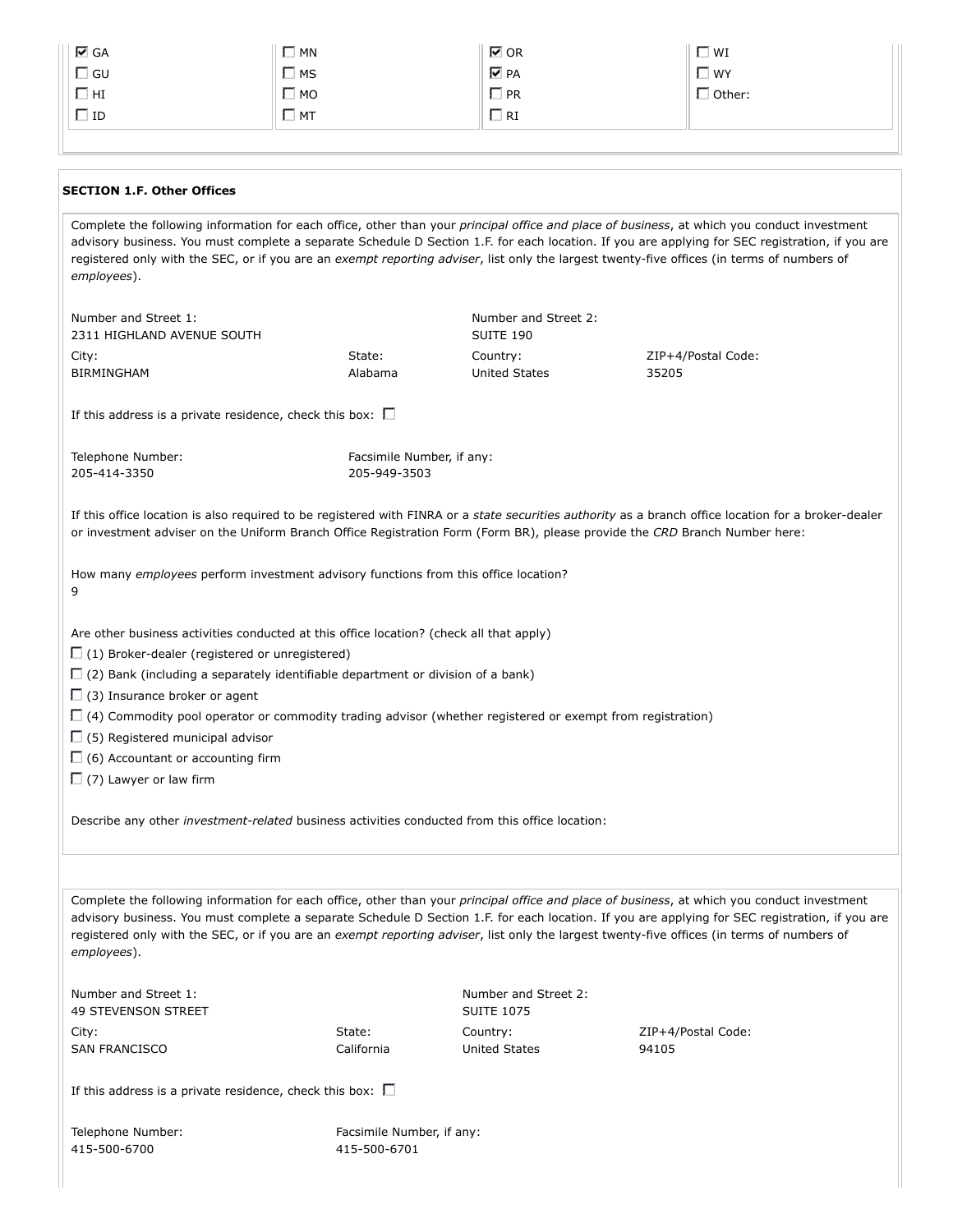| If this office location is also required to be registered with FINRA or a state securities authority as a branch office location for a broker-dealer<br>or investment adviser on the Uniform Branch Office Registration Form (Form BR), please provide the CRD Branch Number here: |                           |                                          |                                                                                                                                                                                                                                                                                                                                                                                                                                              |  |  |
|------------------------------------------------------------------------------------------------------------------------------------------------------------------------------------------------------------------------------------------------------------------------------------|---------------------------|------------------------------------------|----------------------------------------------------------------------------------------------------------------------------------------------------------------------------------------------------------------------------------------------------------------------------------------------------------------------------------------------------------------------------------------------------------------------------------------------|--|--|
| How many employees perform investment advisory functions from this office location?<br>9                                                                                                                                                                                           |                           |                                          |                                                                                                                                                                                                                                                                                                                                                                                                                                              |  |  |
| Are other business activities conducted at this office location? (check all that apply)                                                                                                                                                                                            |                           |                                          |                                                                                                                                                                                                                                                                                                                                                                                                                                              |  |  |
| $\Box$ (1) Broker-dealer (registered or unregistered)                                                                                                                                                                                                                              |                           |                                          |                                                                                                                                                                                                                                                                                                                                                                                                                                              |  |  |
| $\Box$ (2) Bank (including a separately identifiable department or division of a bank)                                                                                                                                                                                             |                           |                                          |                                                                                                                                                                                                                                                                                                                                                                                                                                              |  |  |
| $\Box$ (3) Insurance broker or agent                                                                                                                                                                                                                                               |                           |                                          |                                                                                                                                                                                                                                                                                                                                                                                                                                              |  |  |
| $\Box$ (4) Commodity pool operator or commodity trading advisor (whether registered or exempt from registration)                                                                                                                                                                   |                           |                                          |                                                                                                                                                                                                                                                                                                                                                                                                                                              |  |  |
| $\Box$ (5) Registered municipal advisor                                                                                                                                                                                                                                            |                           |                                          |                                                                                                                                                                                                                                                                                                                                                                                                                                              |  |  |
| $\Box$ (6) Accountant or accounting firm                                                                                                                                                                                                                                           |                           |                                          |                                                                                                                                                                                                                                                                                                                                                                                                                                              |  |  |
| $\Box$ (7) Lawyer or law firm                                                                                                                                                                                                                                                      |                           |                                          |                                                                                                                                                                                                                                                                                                                                                                                                                                              |  |  |
| Describe any other investment-related business activities conducted from this office location:                                                                                                                                                                                     |                           |                                          |                                                                                                                                                                                                                                                                                                                                                                                                                                              |  |  |
|                                                                                                                                                                                                                                                                                    |                           |                                          | Complete the following information for each office, other than your principal office and place of business, at which you conduct investment<br>advisory business. You must complete a separate Schedule D Section 1.F. for each location. If you are applying for SEC registration, if you are<br>registered only with the SEC, or if you are an exempt reporting adviser, list only the largest twenty-five offices (in terms of numbers of |  |  |
| employees).                                                                                                                                                                                                                                                                        |                           |                                          |                                                                                                                                                                                                                                                                                                                                                                                                                                              |  |  |
| Number and Street 1:<br>4445 NORTH A1A                                                                                                                                                                                                                                             |                           | Number and Street 2:<br><b>SUITE 210</b> |                                                                                                                                                                                                                                                                                                                                                                                                                                              |  |  |
| City:                                                                                                                                                                                                                                                                              | State:                    | Country:                                 | ZIP+4/Postal Code:                                                                                                                                                                                                                                                                                                                                                                                                                           |  |  |
| <b>VERO BEACH</b>                                                                                                                                                                                                                                                                  | Florida                   | <b>United States</b>                     | 32963                                                                                                                                                                                                                                                                                                                                                                                                                                        |  |  |
| If this address is a private residence, check this box: $\square$                                                                                                                                                                                                                  |                           |                                          |                                                                                                                                                                                                                                                                                                                                                                                                                                              |  |  |
| Telephone Number:<br>866-566-0425                                                                                                                                                                                                                                                  | Facsimile Number, if any: |                                          |                                                                                                                                                                                                                                                                                                                                                                                                                                              |  |  |
| or investment adviser on the Uniform Branch Office Registration Form (Form BR), please provide the CRD Branch Number here:                                                                                                                                                         |                           |                                          | If this office location is also required to be registered with FINRA or a state securities authority as a branch office location for a broker-dealer                                                                                                                                                                                                                                                                                         |  |  |
| How many employees perform investment advisory functions from this office location?<br>1                                                                                                                                                                                           |                           |                                          |                                                                                                                                                                                                                                                                                                                                                                                                                                              |  |  |
| Are other business activities conducted at this office location? (check all that apply)                                                                                                                                                                                            |                           |                                          |                                                                                                                                                                                                                                                                                                                                                                                                                                              |  |  |
| $\Box$ (1) Broker-dealer (registered or unregistered)                                                                                                                                                                                                                              |                           |                                          |                                                                                                                                                                                                                                                                                                                                                                                                                                              |  |  |
| $\Box$ (2) Bank (including a separately identifiable department or division of a bank)                                                                                                                                                                                             |                           |                                          |                                                                                                                                                                                                                                                                                                                                                                                                                                              |  |  |
| $\Box$ (3) Insurance broker or agent                                                                                                                                                                                                                                               |                           |                                          |                                                                                                                                                                                                                                                                                                                                                                                                                                              |  |  |
| $\Box$ (4) Commodity pool operator or commodity trading advisor (whether registered or exempt from registration)                                                                                                                                                                   |                           |                                          |                                                                                                                                                                                                                                                                                                                                                                                                                                              |  |  |
| $\Box$ (5) Registered municipal advisor                                                                                                                                                                                                                                            |                           |                                          |                                                                                                                                                                                                                                                                                                                                                                                                                                              |  |  |
| $\Box$ (6) Accountant or accounting firm                                                                                                                                                                                                                                           |                           |                                          |                                                                                                                                                                                                                                                                                                                                                                                                                                              |  |  |
| $\Box$ (7) Lawyer or law firm                                                                                                                                                                                                                                                      |                           |                                          |                                                                                                                                                                                                                                                                                                                                                                                                                                              |  |  |
| Describe any other <i>investment-related</i> business activities conducted from this office location:                                                                                                                                                                              |                           |                                          |                                                                                                                                                                                                                                                                                                                                                                                                                                              |  |  |
|                                                                                                                                                                                                                                                                                    |                           |                                          | Complete the following information for each office, other than your principal office and place of business, at which you conduct investment                                                                                                                                                                                                                                                                                                  |  |  |
|                                                                                                                                                                                                                                                                                    |                           |                                          |                                                                                                                                                                                                                                                                                                                                                                                                                                              |  |  |

advisory business. You must complete a separate Schedule D Section 1.F. for each location. If you are applying for SEC registration, if you are registered only with the SEC, or if you are an *exempt reporting adviser*, list only the largest twenty-five offices (in terms of numbers of *employees*).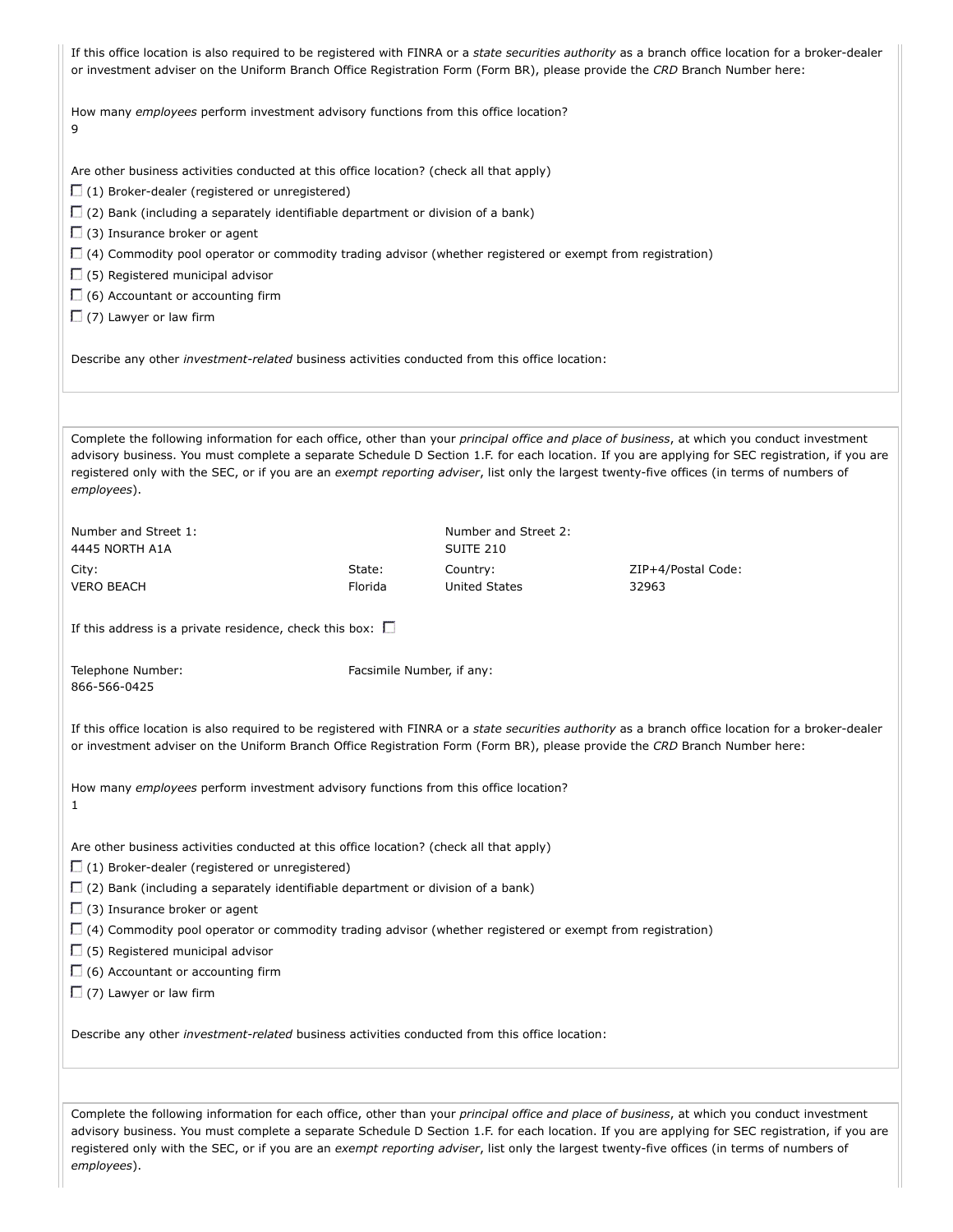| Number and Street 1:<br><b>787 SEVENTH AVENUE</b>                                                                                                                                                                                                                                                                                                                                                                                                 |                                                                                                                                                                                                                                                                                                                                                                | Number and Street 2:<br><b>12TH FLOOR</b> |                                                                                                                                                                                                                                                                                                                                                                                                                                              |  |  |  |  |
|---------------------------------------------------------------------------------------------------------------------------------------------------------------------------------------------------------------------------------------------------------------------------------------------------------------------------------------------------------------------------------------------------------------------------------------------------|----------------------------------------------------------------------------------------------------------------------------------------------------------------------------------------------------------------------------------------------------------------------------------------------------------------------------------------------------------------|-------------------------------------------|----------------------------------------------------------------------------------------------------------------------------------------------------------------------------------------------------------------------------------------------------------------------------------------------------------------------------------------------------------------------------------------------------------------------------------------------|--|--|--|--|
| City:<br><b>NEW YORK</b>                                                                                                                                                                                                                                                                                                                                                                                                                          | State:<br>New York                                                                                                                                                                                                                                                                                                                                             | Country:<br><b>United States</b>          | ZIP+4/Postal Code:<br>10019                                                                                                                                                                                                                                                                                                                                                                                                                  |  |  |  |  |
|                                                                                                                                                                                                                                                                                                                                                                                                                                                   | If this address is a private residence, check this box: $\square$                                                                                                                                                                                                                                                                                              |                                           |                                                                                                                                                                                                                                                                                                                                                                                                                                              |  |  |  |  |
| Telephone Number:<br>212-554-7100                                                                                                                                                                                                                                                                                                                                                                                                                 | Facsimile Number, if any:<br>212-554-7135                                                                                                                                                                                                                                                                                                                      |                                           |                                                                                                                                                                                                                                                                                                                                                                                                                                              |  |  |  |  |
| or investment adviser on the Uniform Branch Office Registration Form (Form BR), please provide the CRD Branch Number here:                                                                                                                                                                                                                                                                                                                        |                                                                                                                                                                                                                                                                                                                                                                |                                           | If this office location is also required to be registered with FINRA or a state securities authority as a branch office location for a broker-dealer                                                                                                                                                                                                                                                                                         |  |  |  |  |
| How many <i>employees</i> perform investment advisory functions from this office location?<br>25                                                                                                                                                                                                                                                                                                                                                  |                                                                                                                                                                                                                                                                                                                                                                |                                           |                                                                                                                                                                                                                                                                                                                                                                                                                                              |  |  |  |  |
| $\Box$ (3) Insurance broker or agent<br>$\Box$ (5) Registered municipal advisor<br>$\Box$ (6) Accountant or accounting firm<br>$\Box$ (7) Lawyer or law firm                                                                                                                                                                                                                                                                                      | Are other business activities conducted at this office location? (check all that apply)<br>$\Box$ (1) Broker-dealer (registered or unregistered)<br>$\Box$ (2) Bank (including a separately identifiable department or division of a bank)<br>$\Box$ (4) Commodity pool operator or commodity trading advisor (whether registered or exempt from registration) |                                           |                                                                                                                                                                                                                                                                                                                                                                                                                                              |  |  |  |  |
| Describe any other <i>investment-related</i> business activities conducted from this office location:                                                                                                                                                                                                                                                                                                                                             |                                                                                                                                                                                                                                                                                                                                                                |                                           |                                                                                                                                                                                                                                                                                                                                                                                                                                              |  |  |  |  |
|                                                                                                                                                                                                                                                                                                                                                                                                                                                   |                                                                                                                                                                                                                                                                                                                                                                |                                           |                                                                                                                                                                                                                                                                                                                                                                                                                                              |  |  |  |  |
| employees).                                                                                                                                                                                                                                                                                                                                                                                                                                       |                                                                                                                                                                                                                                                                                                                                                                |                                           | Complete the following information for each office, other than your principal office and place of business, at which you conduct investment<br>advisory business. You must complete a separate Schedule D Section 1.F. for each location. If you are applying for SEC registration, if you are<br>registered only with the SEC, or if you are an exempt reporting adviser, list only the largest twenty-five offices (in terms of numbers of |  |  |  |  |
| Number and Street 1:<br>600 VINE STREET                                                                                                                                                                                                                                                                                                                                                                                                           |                                                                                                                                                                                                                                                                                                                                                                | Number and Street 2:<br><b>SUITE 2000</b> |                                                                                                                                                                                                                                                                                                                                                                                                                                              |  |  |  |  |
| City:<br>CINCINNATI                                                                                                                                                                                                                                                                                                                                                                                                                               | State:<br>Ohio                                                                                                                                                                                                                                                                                                                                                 | Country:<br>United States                 | ZIP+4/Postal Code:<br>45202-4438                                                                                                                                                                                                                                                                                                                                                                                                             |  |  |  |  |
| If this address is a private residence, check this box: $\square$                                                                                                                                                                                                                                                                                                                                                                                 |                                                                                                                                                                                                                                                                                                                                                                |                                           |                                                                                                                                                                                                                                                                                                                                                                                                                                              |  |  |  |  |
| Telephone Number:<br>513-621-2733                                                                                                                                                                                                                                                                                                                                                                                                                 | Facsimile Number, if any:<br>513-621-7665                                                                                                                                                                                                                                                                                                                      |                                           |                                                                                                                                                                                                                                                                                                                                                                                                                                              |  |  |  |  |
| If this office location is also required to be registered with FINRA or a state securities authority as a branch office location for a broker-dealer<br>or investment adviser on the Uniform Branch Office Registration Form (Form BR), please provide the CRD Branch Number here:                                                                                                                                                                |                                                                                                                                                                                                                                                                                                                                                                |                                           |                                                                                                                                                                                                                                                                                                                                                                                                                                              |  |  |  |  |
| How many employees perform investment advisory functions from this office location?<br>8                                                                                                                                                                                                                                                                                                                                                          |                                                                                                                                                                                                                                                                                                                                                                |                                           |                                                                                                                                                                                                                                                                                                                                                                                                                                              |  |  |  |  |
| Are other business activities conducted at this office location? (check all that apply)<br>$\Box$ (1) Broker-dealer (registered or unregistered)<br>$\Box$ (2) Bank (including a separately identifiable department or division of a bank)<br>$\Box$ (3) Insurance broker or agent<br>$\Box$ (4) Commodity pool operator or commodity trading advisor (whether registered or exempt from registration)<br>$\Box$ (5) Registered municipal advisor |                                                                                                                                                                                                                                                                                                                                                                |                                           |                                                                                                                                                                                                                                                                                                                                                                                                                                              |  |  |  |  |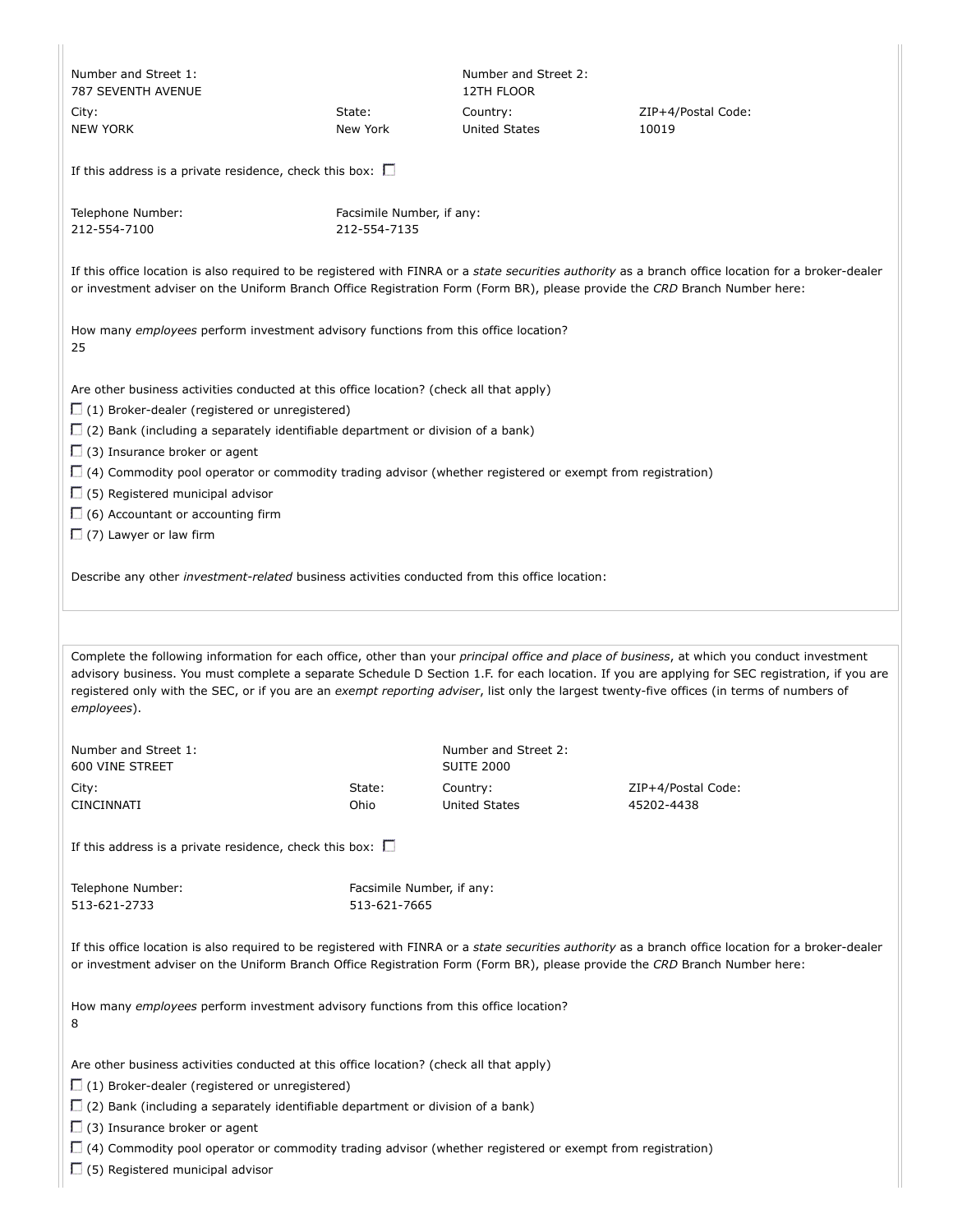$\Box$  (6) Accountant or accounting firm

 $\Box$  (7) Lawyer or law firm

Describe any other *investment-related* business activities conducted from this office location:

Complete the following information for each office, other than your *principal office and place of business*, at which you conduct investment advisory business. You must complete a separate Schedule D Section 1.F. for each location. If you are applying for SEC registration, if you are registered only with the SEC, or if you are an *exempt reporting adviser*, list only the largest twenty-five offices (in terms of numbers of *employees*).

Number and Street 1: TWO LOGAN SQUARE, City: PHILADELPHIA

State: Pennsylvania Number and Street 2: SUITE 1850 Country: United States

ZIP+4/Postal Code: 19103

If this address is a private residence, check this box:  $\square$ 

| Telephone Number: | Facsimile Number, if any: |
|-------------------|---------------------------|
| 215-854-7272      | 215-854-3131              |

If this office location is also required to be registered with FINRA or a *state securities authority* as a branch office location for a broker-dealer or investment adviser on the Uniform Branch Office Registration Form (Form BR), please provide the *CRD* Branch Number here:

How many *employees* perform investment advisory functions from this office location? 8

Are other business activities conducted at this office location? (check all that apply)

 $\Box$  (1) Broker-dealer (registered or unregistered)

 $\Box$  (2) Bank (including a separately identifiable department or division of a bank)

 $\Box$  (3) Insurance broker or agent

 $\Box$  (4) Commodity pool operator or commodity trading advisor (whether registered or exempt from registration)

 $\square$  (5) Registered municipal advisor

 $\square$  (6) Accountant or accounting firm

 $\Box$  (7) Lawyer or law firm

Describe any other *investment-related* business activities conducted from this office location:

Complete the following information for each office, other than your *principal office and place of business*, at which you conduct investment advisory business. You must complete a separate Schedule D Section 1.F. for each location. If you are applying for SEC registration, if you are registered only with the SEC, or if you are an *exempt reporting adviser*, list only the largest twenty-five offices (in terms of numbers of *employees*).

| Number and Street 1:                                              |              | Number and Street 2:<br><b>SUITE 1320</b> |                    |  |
|-------------------------------------------------------------------|--------------|-------------------------------------------|--------------------|--|
| 1717 ARCH STREET                                                  |              |                                           |                    |  |
| City:                                                             | State:       | Country:                                  | ZIP+4/Postal Code: |  |
| PHILADELPHIA                                                      | Pennsylvania | United States                             | 19103              |  |
| If this address is a private residence, check this box: $\square$ |              |                                           |                    |  |

Telephone Number: 215-981-0110

Facsimile Number, if any: 215-587-0005

If this office location is also required to be registered with FINRA or a *state securities authority* as a branch office location for a broker-dealer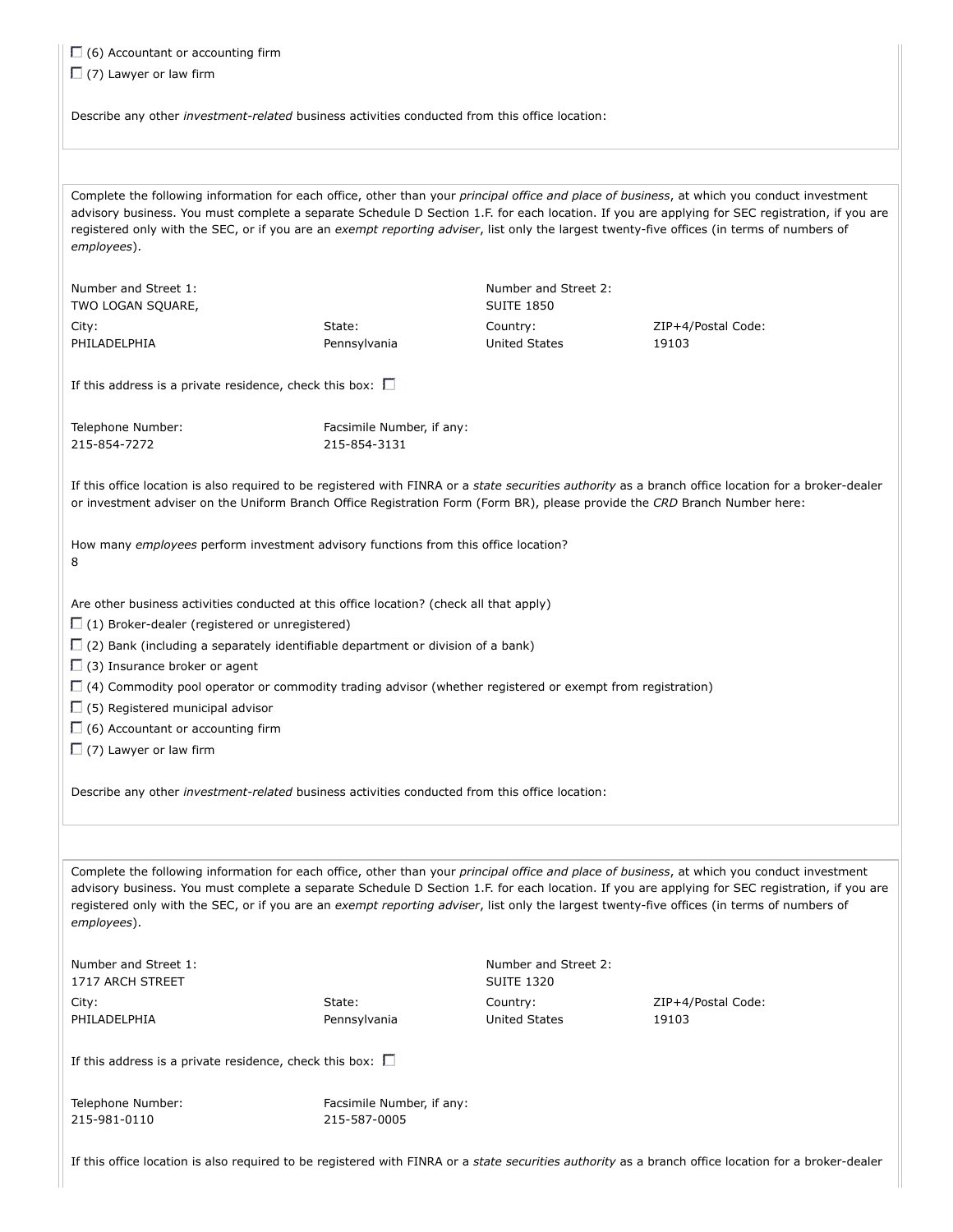| or investment adviser on the Uniform Branch Office Registration Form (Form BR), please provide the CRD Branch Number here:                                                                                                                                                                                                                                                                                                                                                                                                                                                                                                                |                           |                                    |                             |  |
|-------------------------------------------------------------------------------------------------------------------------------------------------------------------------------------------------------------------------------------------------------------------------------------------------------------------------------------------------------------------------------------------------------------------------------------------------------------------------------------------------------------------------------------------------------------------------------------------------------------------------------------------|---------------------------|------------------------------------|-----------------------------|--|
| How many employees perform investment advisory functions from this office location?<br>6                                                                                                                                                                                                                                                                                                                                                                                                                                                                                                                                                  |                           |                                    |                             |  |
| Are other business activities conducted at this office location? (check all that apply)<br>$\Box$ (1) Broker-dealer (registered or unregistered)<br>$\Box$ (2) Bank (including a separately identifiable department or division of a bank)<br>$\Box$ (3) Insurance broker or agent<br>$\Box$ (4) Commodity pool operator or commodity trading advisor (whether registered or exempt from registration)<br>$\Box$ (5) Registered municipal advisor<br>$\Box$ (6) Accountant or accounting firm<br>$\nabla$ (7) Lawyer or law firm<br>Describe any other <i>investment-related</i> business activities conducted from this office location: |                           |                                    |                             |  |
| Complete the following information for each office, other than your principal office and place of business, at which you conduct investment<br>advisory business. You must complete a separate Schedule D Section 1.F. for each location. If you are applying for SEC registration, if you are<br>registered only with the SEC, or if you are an exempt reporting adviser, list only the largest twenty-five offices (in terms of numbers of<br>employees).                                                                                                                                                                               |                           |                                    |                             |  |
| Number and Street 1:<br>2700 POST OAK BLVD                                                                                                                                                                                                                                                                                                                                                                                                                                                                                                                                                                                                |                           | Number and Street 2:<br>21ST FLOOR |                             |  |
| City:<br><b>HOUSTON</b>                                                                                                                                                                                                                                                                                                                                                                                                                                                                                                                                                                                                                   | State:<br>Texas           | Country:<br><b>United States</b>   | ZIP+4/Postal Code:<br>77056 |  |
| If this address is a private residence, check this box: $\square$                                                                                                                                                                                                                                                                                                                                                                                                                                                                                                                                                                         |                           |                                    |                             |  |
| Telephone Number:<br>800-675-0063                                                                                                                                                                                                                                                                                                                                                                                                                                                                                                                                                                                                         | Facsimile Number, if any: |                                    |                             |  |
| If this office location is also required to be registered with FINRA or a <i>state securities authority</i> as a branch office location for a broker-dealer<br>or investment adviser on the Uniform Branch Office Registration Form (Form BR), please provide the CRD Branch Number here:                                                                                                                                                                                                                                                                                                                                                 |                           |                                    |                             |  |
| How many employees perform investment advisory functions from this office location?<br>1                                                                                                                                                                                                                                                                                                                                                                                                                                                                                                                                                  |                           |                                    |                             |  |
| Are other business activities conducted at this office location? (check all that apply)<br>$\Box$ (1) Broker-dealer (registered or unregistered)<br>$\Box$ (2) Bank (including a separately identifiable department or division of a bank)<br>$\Box$ (3) Insurance broker or agent<br>$\Box$ (4) Commodity pool operator or commodity trading advisor (whether registered or exempt from registration)<br>$\Box$ (5) Registered municipal advisor<br>$\Box$ (6) Accountant or accounting firm<br>$\Box$ (7) Lawyer or law firm                                                                                                            |                           |                                    |                             |  |
| Describe any other <i>investment-related</i> business activities conducted from this office location:                                                                                                                                                                                                                                                                                                                                                                                                                                                                                                                                     |                           |                                    |                             |  |

## **SECTION 1.I. Website Addresses**

List your website addresses, including addresses for accounts on publicly available social media platforms where you control the content (including, but not limited to, Twitter, Facebook and/or LinkedIn). You must complete a separate Schedule D Section 1.I. for each website or account on a publicly available social media platform.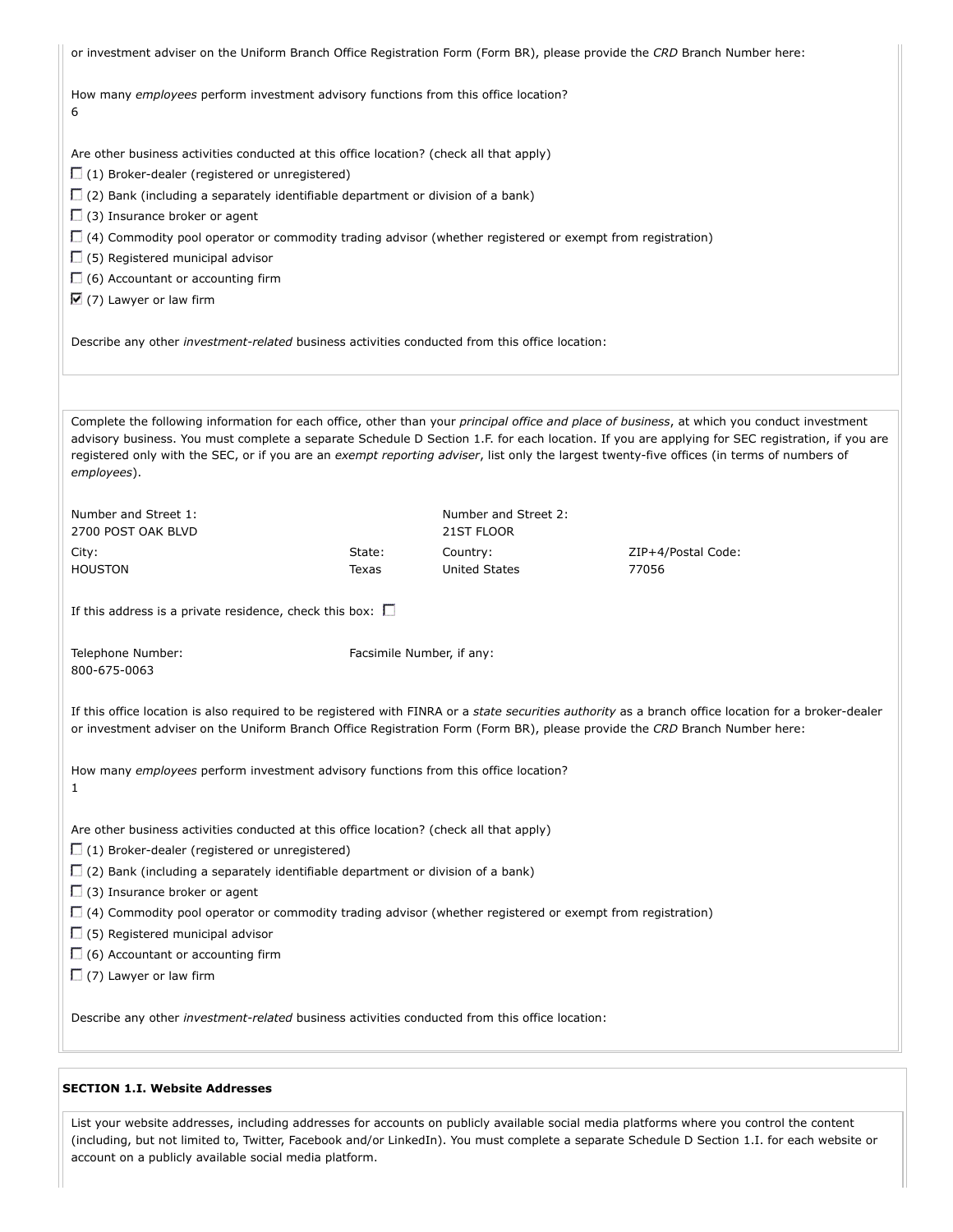Address of Website/Account on Publicly Available Social Media Platform: HTTP://WWW.1919STRATEGIES.COM

| Address of Website/Account on Publicly Available Social Media Platform: | HTTP://WWW.LINKEDIN.COM/COMPANY/1919INVESTMENTCOUNSEL |
|-------------------------------------------------------------------------|-------------------------------------------------------|
| Address of Website/Account on Publicly Available Social Media Platform: | http://www.1919funds.com                              |
| Address of Website/Account on Publicly Available Social Media Platform: | https://www.Instagram.com/1919_Investment_Counsel     |
| Address of Website/Account on Publicly Available Social Media Platform: | https://www.facebook.com/1919investmentcounsel        |
| Address of Website/Account on Publicly Available Social Media Platform: | https://www.youtube.com/user/LMICGlobal               |

#### **SECTION 1.L. Location of Books and Records**

| Complete the following information for each location at which you keep your books and records, other than your principal office and place of<br>business. You must complete a separate Schedule D, Section 1.L. for each location. |                           |                                           |                    |  |
|------------------------------------------------------------------------------------------------------------------------------------------------------------------------------------------------------------------------------------|---------------------------|-------------------------------------------|--------------------|--|
| Name of entity where books and records are kept:<br>1919 INVESTMENT COUNSEL, LLC                                                                                                                                                   |                           |                                           |                    |  |
| Number and Street 1:<br>2311 HIGHLAND AVENUE SOUTH                                                                                                                                                                                 |                           | Number and Street 2:<br>SUITE 190         |                    |  |
| City:                                                                                                                                                                                                                              | State:                    | Country:                                  | ZIP+4/Postal Code: |  |
| <b>BIRMINGHAM</b>                                                                                                                                                                                                                  | Alabama                   | <b>United States</b>                      | 35205              |  |
| If this address is a private residence, check this box: $\square$                                                                                                                                                                  |                           |                                           |                    |  |
| Telephone Number:                                                                                                                                                                                                                  | Facsimile number, if any: |                                           |                    |  |
| 205-414-3350                                                                                                                                                                                                                       | 205-949-3503              |                                           |                    |  |
| This is (check one):                                                                                                                                                                                                               |                           |                                           |                    |  |
| O one of your branch offices or affiliates.                                                                                                                                                                                        |                           |                                           |                    |  |
| $\circ$ a third-party unaffiliated recordkeeper.                                                                                                                                                                                   |                           |                                           |                    |  |
| $\circ$ other.                                                                                                                                                                                                                     |                           |                                           |                    |  |
| Briefly describe the books and records kept at this location.<br>BIRMINGHAM OFFICE CLIENT RECORDS                                                                                                                                  |                           |                                           |                    |  |
| Name of entity where books and records are kept:<br>1919 INVESTMENT COUNSEL, LLC                                                                                                                                                   |                           |                                           |                    |  |
| Number and Street 1:<br><b>49 STEVENSON STREET</b>                                                                                                                                                                                 |                           | Number and Street 2:<br><b>SUITE 1075</b> |                    |  |
| City:                                                                                                                                                                                                                              | State:                    | Country:                                  | ZIP+4/Postal Code: |  |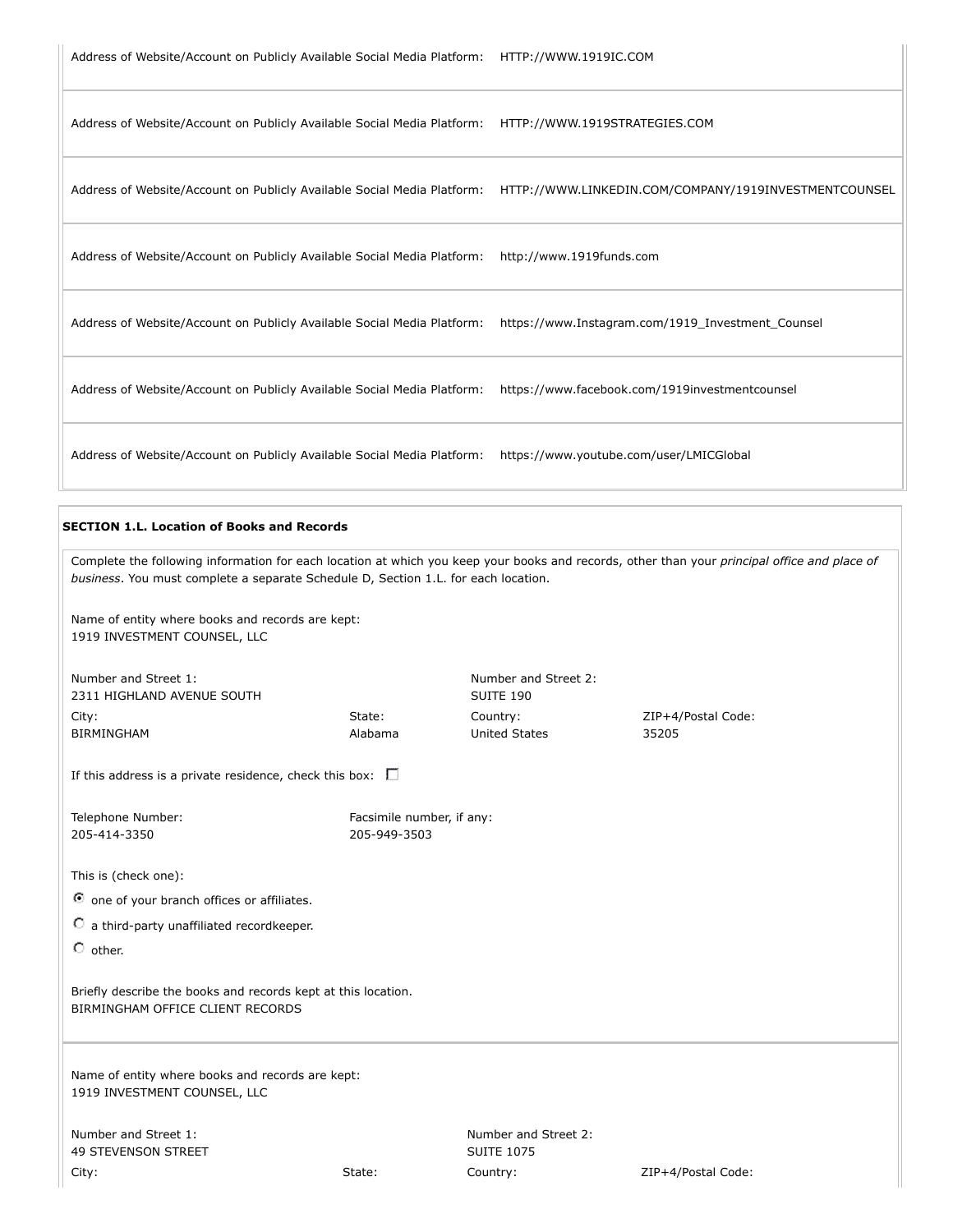| SAN FRANCISCO                                                                                                                             | California                                | <b>United States</b>                     | 94105                            |  |
|-------------------------------------------------------------------------------------------------------------------------------------------|-------------------------------------------|------------------------------------------|----------------------------------|--|
| If this address is a private residence, check this box: $\square$                                                                         |                                           |                                          |                                  |  |
| Telephone Number:<br>415-500-6700                                                                                                         | Facsimile number, if any:<br>415-500-6701 |                                          |                                  |  |
| This is (check one):<br>O one of your branch offices or affiliates.<br>$\circ$ a third-party unaffiliated recordkeeper.<br>$\circ$ other. |                                           |                                          |                                  |  |
| Briefly describe the books and records kept at this location.<br>SAN FRANCISCO OFFICE BUSINESS RECORDS.                                   |                                           |                                          |                                  |  |
| Name of entity where books and records are kept:<br>1919 INVESTMENT COUNSEL, LLC                                                          |                                           |                                          |                                  |  |
| Number and Street 1:<br>4445 NORTH A1A                                                                                                    |                                           | Number and Street 2:<br><b>SUITE 210</b> |                                  |  |
| City:<br><b>VERO BEACH</b>                                                                                                                | State:<br>Florida                         | Country:<br><b>United States</b>         | ZIP+4/Postal Code:<br>32963      |  |
| If this address is a private residence, check this box: $\square$                                                                         |                                           |                                          |                                  |  |
| Telephone Number:<br>866-566-0425                                                                                                         | Facsimile number, if any:                 |                                          |                                  |  |
| This is (check one):<br>O one of your branch offices or affiliates.<br>$\circ$ a third-party unaffiliated recordkeeper.<br>$\circ$ other. |                                           |                                          |                                  |  |
| Briefly describe the books and records kept at this location.<br>VERO BEACH OFFICE CLIENT RECORDS                                         |                                           |                                          |                                  |  |
| Name of entity where books and records are kept:<br><b>IRON MOUNTAIN</b>                                                                  |                                           |                                          |                                  |  |
| Number and Street 1:<br>7605 DORSEY RUN ROAD                                                                                              |                                           | Number and Street 2:                     |                                  |  |
| City:<br><b>JESSUP</b>                                                                                                                    | State:<br>Maryland                        | Country:<br><b>United States</b>         | ZIP+4/Postal Code:<br>20794-9378 |  |
| If this address is a private residence, check this box: $\square$                                                                         |                                           |                                          |                                  |  |
| Telephone Number:<br>(443) 755-0670                                                                                                       | Facsimile number, if any:                 |                                          |                                  |  |
| This is (check one):                                                                                                                      |                                           |                                          |                                  |  |
| O one of your branch offices or affiliates.                                                                                               |                                           |                                          |                                  |  |
|                                                                                                                                           |                                           |                                          |                                  |  |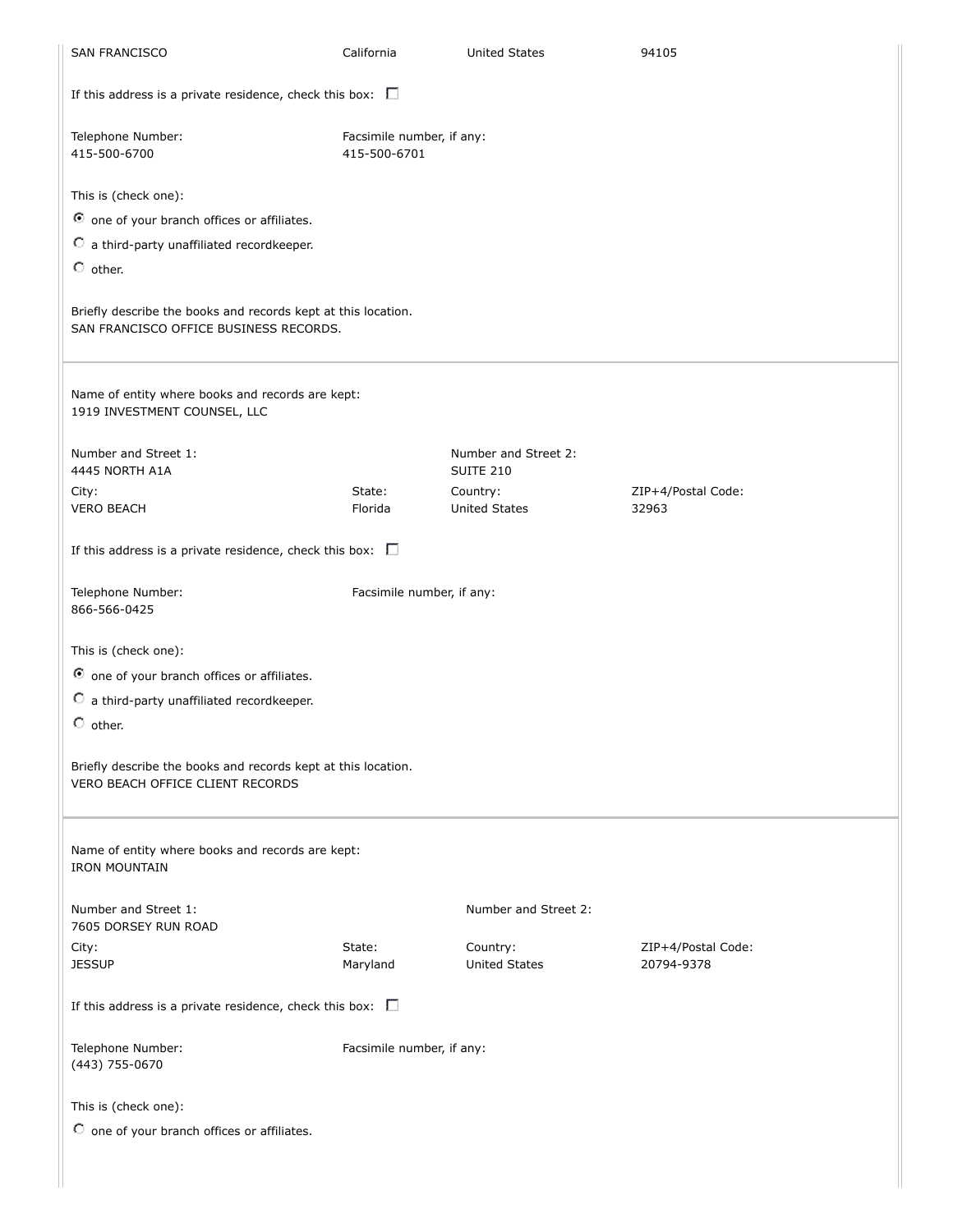| a third-party unaffiliated recordkeeper.                                                               |                           |                                   |                    |  |  |
|--------------------------------------------------------------------------------------------------------|---------------------------|-----------------------------------|--------------------|--|--|
| $\circ$ other.                                                                                         |                           |                                   |                    |  |  |
| Briefly describe the books and records kept at this location.<br>GENERAL BUSINESS AND ADVISORY RECORDS |                           |                                   |                    |  |  |
| Name of entity where books and records are kept:<br>INSTITUTIONAL SHAREHOLDER SERVICES                 |                           |                                   |                    |  |  |
| Number and Street 1:<br>702 KING FARM BLVD                                                             |                           | Number and Street 2:<br>SUITE 400 |                    |  |  |
| City:                                                                                                  | State:                    | Country:                          | ZIP+4/Postal Code: |  |  |
| <b>ROCKVILLE</b>                                                                                       | Maryland                  | <b>United States</b>              | 20850              |  |  |
| If this address is a private residence, check this box: $\square$                                      |                           |                                   |                    |  |  |
| Telephone Number:                                                                                      | Facsimile number, if any: |                                   |                    |  |  |
| 301-556-0500                                                                                           | 301-556-0491              |                                   |                    |  |  |
| This is (check one):                                                                                   |                           |                                   |                    |  |  |
| O one of your branch offices or affiliates.                                                            |                           |                                   |                    |  |  |
| a third-party unaffiliated recordkeeper.                                                               |                           |                                   |                    |  |  |
| $\circ$ other.                                                                                         |                           |                                   |                    |  |  |
| Briefly describe the books and records kept at this location.<br>PROXY VOTING - RELATED RECORDS        |                           |                                   |                    |  |  |
| Name of entity where books and records are kept:<br>STIFEL FINANCIAL CORP                              |                           |                                   |                    |  |  |
| Number and Street 1:<br>501 NORTH BROADWAY                                                             |                           | Number and Street 2:              |                    |  |  |
| City:                                                                                                  | State:                    | Country:                          | ZIP+4/Postal Code: |  |  |
| ST. LOUIS                                                                                              | Missouri                  | <b>United States</b>              | 63102              |  |  |
| If this address is a private residence, check this box: $\square$                                      |                           |                                   |                    |  |  |
| Telephone Number:<br>314-342-2000                                                                      | Facsimile number, if any: |                                   |                    |  |  |
| This is (check one):                                                                                   |                           |                                   |                    |  |  |
| O one of your branch offices or affiliates.                                                            |                           |                                   |                    |  |  |
| $\circ$ a third-party unaffiliated recordkeeper.                                                       |                           |                                   |                    |  |  |
| $\circ$ other.                                                                                         |                           |                                   |                    |  |  |
| Briefly describe the books and records kept at this location.<br>FINANCIAL RECORDS.                    |                           |                                   |                    |  |  |
| Name of entity where books and records are kept:<br>1919 INVESTMENT COUNSEL, LLC                       |                           |                                   |                    |  |  |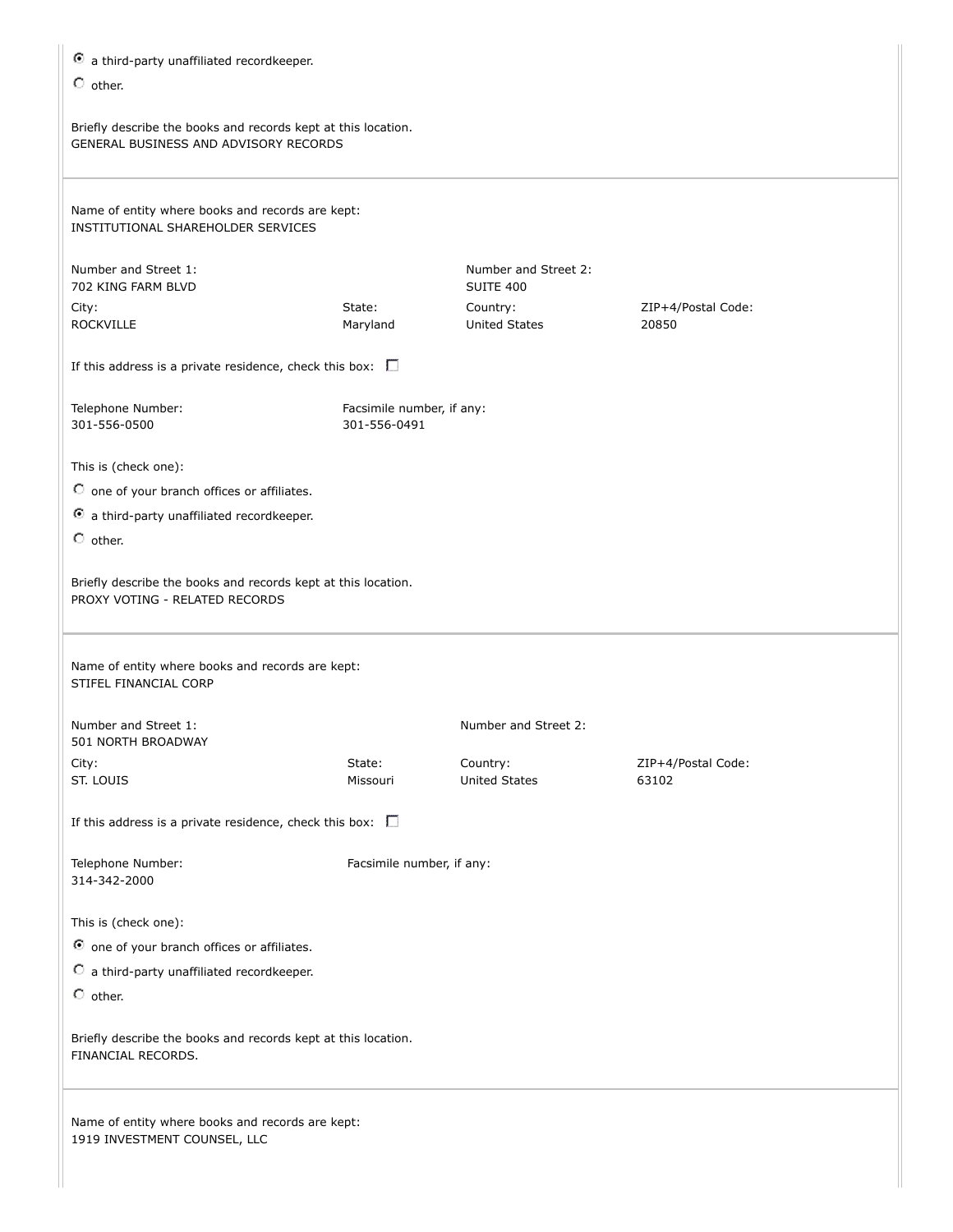| Number and Street 1:<br>787 SEVENTH AVENUE                                                         |                                           | Number and Street 2:<br>12TH FLOOR        |                    |  |
|----------------------------------------------------------------------------------------------------|-------------------------------------------|-------------------------------------------|--------------------|--|
| City:                                                                                              | State:                                    | Country:                                  | ZIP+4/Postal Code: |  |
| <b>NEW YORK</b>                                                                                    | New York                                  | <b>United States</b>                      | 10019              |  |
| If this address is a private residence, check this box: $\square$                                  |                                           |                                           |                    |  |
| Telephone Number:<br>212-554-7100                                                                  | Facsimile number, if any:<br>212-554-7135 |                                           |                    |  |
| This is (check one):                                                                               |                                           |                                           |                    |  |
| O one of your branch offices or affiliates.                                                        |                                           |                                           |                    |  |
| C a third-party unaffiliated recordkeeper.                                                         |                                           |                                           |                    |  |
| $\circ$ other.                                                                                     |                                           |                                           |                    |  |
|                                                                                                    |                                           |                                           |                    |  |
| Briefly describe the books and records kept at this location.<br>NEW YORK OFFICE CLIENT RECORDS.   |                                           |                                           |                    |  |
| Name of entity where books and records are kept:<br>1919 INVESTMENT COUNSEL, LLC                   |                                           |                                           |                    |  |
| Number and Street 1:<br>600 VINE STREET                                                            |                                           | Number and Street 2:<br><b>SUITE 2000</b> |                    |  |
| City:                                                                                              | State:                                    | Country:                                  | ZIP+4/Postal Code: |  |
| CINCINNATI                                                                                         | Ohio                                      | <b>United States</b>                      | 45202-4438         |  |
| If this address is a private residence, check this box: $\Box$                                     |                                           |                                           |                    |  |
| Telephone Number:                                                                                  | Facsimile number, if any:                 |                                           |                    |  |
| 513-621-2733                                                                                       | 513-621-7665                              |                                           |                    |  |
| This is (check one):                                                                               |                                           |                                           |                    |  |
| O one of your branch offices or affiliates.                                                        |                                           |                                           |                    |  |
| $\circ$ a third-party unaffiliated recordkeeper.                                                   |                                           |                                           |                    |  |
| $\circ$ other.                                                                                     |                                           |                                           |                    |  |
| Briefly describe the books and records kept at this location.<br>CINCINNATI OFFICE CLIENT RECORDS. |                                           |                                           |                    |  |
| Name of entity where books and records are kept:<br>ARTHUR KARAFIN INVESTMENT ADVISORS             |                                           |                                           |                    |  |
| Number and Street 1:<br>1717 ARCH STREET                                                           |                                           | Number and Street 2:<br><b>SUITE 1320</b> |                    |  |
| City:                                                                                              | State:                                    | Country:                                  | ZIP+4/Postal Code: |  |
| PHILADELPHIA                                                                                       | Pennsylvania                              | <b>United States</b>                      | 19103              |  |
| If this address is a private residence, check this box: $\square$                                  |                                           |                                           |                    |  |
| Telephone Number:<br>215-981-0110                                                                  | Facsimile number, if any:<br>215-587-0005 |                                           |                    |  |
| This is (check one):                                                                               |                                           |                                           |                    |  |